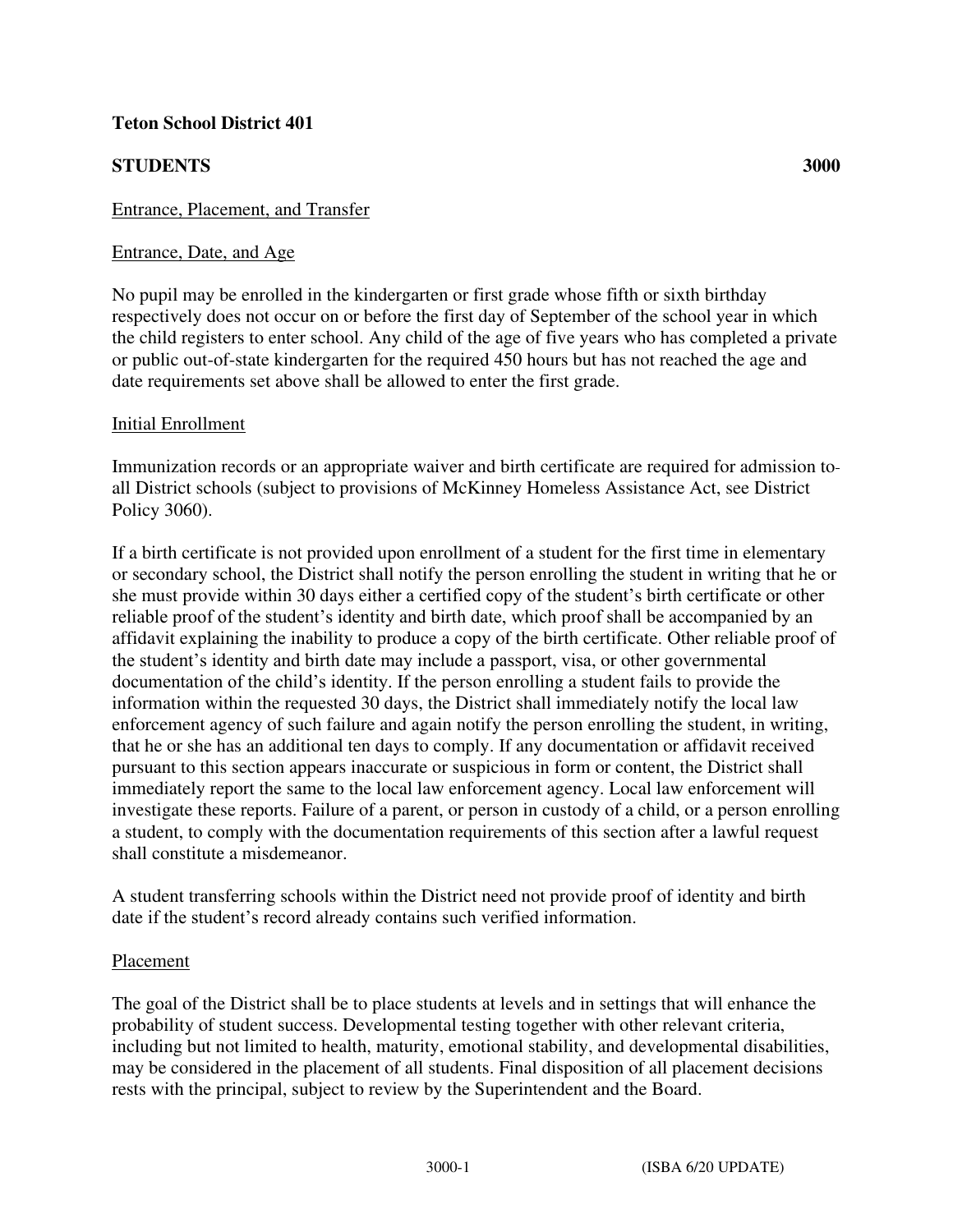# Advanced Enrollment For Military Dependents

Any member of the United States Armed forces who has received transfer orders to a location in Idaho and will, upon such transfer, reside in the District's attendance boundary may enroll his or her child in the District regardless of where the child resides at the time of enrollment.

### Transfer

District policies regulating pupil enrollment from other accredited elementary and secondary schools are designed to protect the educational welfare of the child and of other children enrolled in the District.

**Elementary Grades (K-8):** Any student transferring into the District will be admitted and placed on a probationary basis for a period of two weeks.

Should any doubt exist with teacher and/or principal as to grade and level placement of the student, the student shall be subject to an educational assessment to determine appropriate grade and level placement.

During the two-week probationary period, the student will be subject to observation by the teacher and building principal.

**Secondary Grades (9-12), Credit Transfer:** Requests for transfer of credits from any secondary school shall be subject to a satisfactory examination of the following:

- 1. Appropriate certificates of accreditation;
- 2. Length of course, school day, and school year;
- 3. Content of applicable courses;
- 4. The school facility as it relates to credit earned (i.e., lab areas for appropriate science or vocational instruction);
- 5. An appropriate evaluation of student performance leading toward credit issuance; and
- 6. Final approval of transfer credits will be determined by the high school principal, subject to review upon approval by the Superintendent and Board of Trustees.

### Transfer from Persistently Dangerous Schools

If any school within the District is found to be persistently dangerous in accordance with federal law, students attending the school shall be permitted to transfer to another traditional or charter school within the District which is not persistently dangerous. The transfer may be either permanent or temporary and lasting until the school of origin is no longer designated as persistently dangerous. Parents/guardians of students shall be notified that the school has been designated as persistently dangerous within ten days of being so designated. Within 20 days of receiving such notification, students may be transferred to another school within the District.